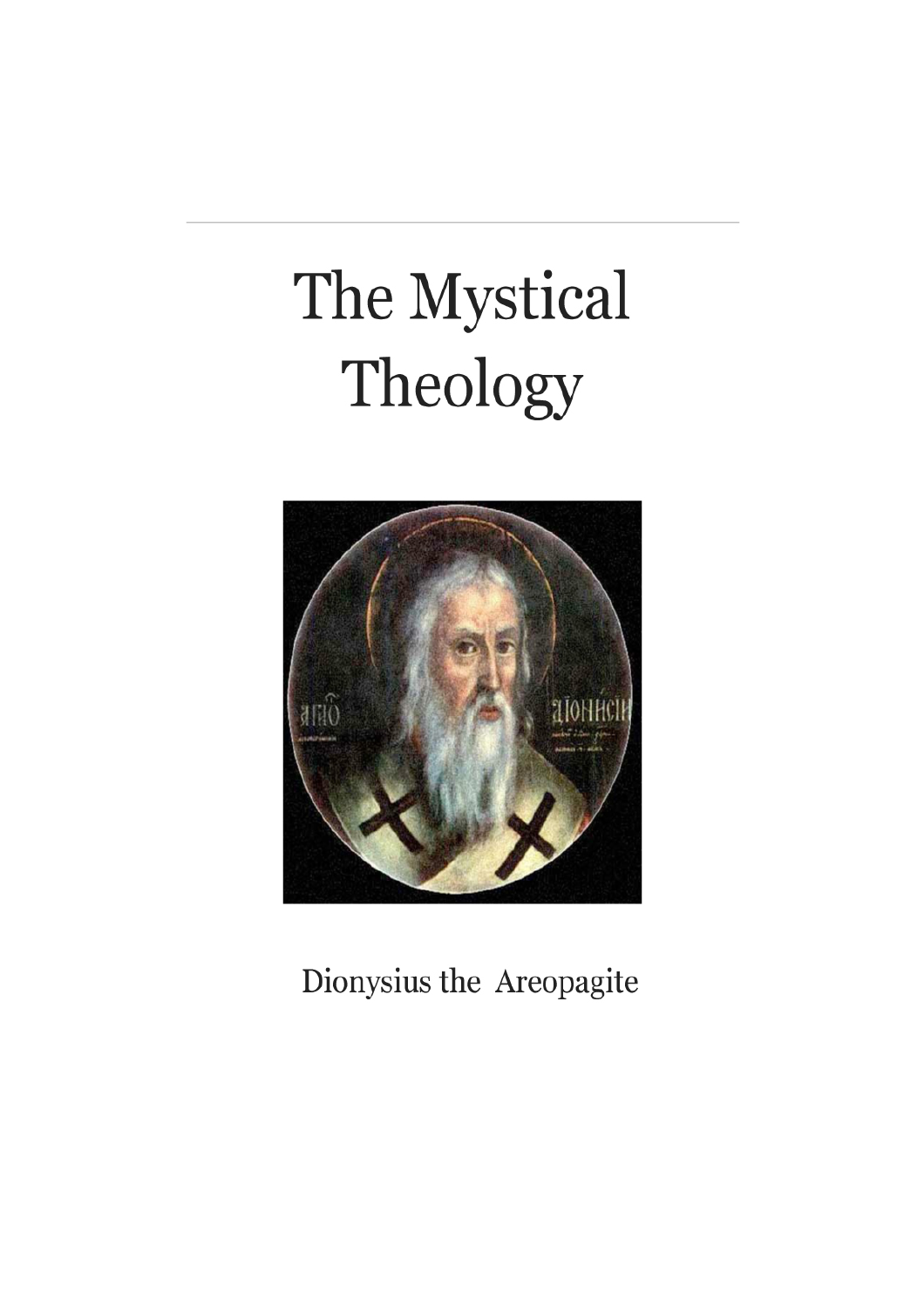## **TABLE OF CONTENTS**

#### [CHAPTER I](#page-1-0)

What is the Divine Gloom.

## [CHAPTER II](#page-2-0)

How it is necessary to be united with and render praise to Him Who is the cause of all and above all.

## [CHAPTER III](#page-3-0)

What are the affirmative expressions respecting God, and what are the negative.

## [CHAPTER IV](#page-4-0)

That He Who is the Pre-eminent Cause of everything sensibly perceived is not Himself any one of the things sensibly perceived.

#### [CHAPTER V](#page-4-1)

That He Who is the Pre-eminent Cause of everything intelligibly perceived is not Himself any one of the things intelligibly perceived.

## <span id="page-1-0"></span>**CHAPTER I What is the Divine Gloom.**

Trinity, which exceedeth all Being, Deity, and Goodness! Thou that instructeth Christians in Thy heavenly wisdom! Guide us to that topmost height of mystic lore which exceedeth light and more than exceedeth knowledge, where the simple, absolute, and unchangeable mysteries of heavenly Truth lie hidden in the dazzling obscurity of the secret Silence, outshining all brilliance with the intensity of their darkness, and surcharging our blinded intellects with the utterly impalpable and invisible fairness of glories which exceed all beauty! Such be my prayer; and thee, dear Timothy, I counsel that, in the earnest exercise of mystic contemplation, thou leave the senses and the activities of the intellect and all things that the senses or the intellect can perceive, and all things in this world of nothingness, or in that world of being, and that, thine understanding being laid to rest, thou strain (so far as thou mayest) towards an union with Him whom neither being nor understanding can contain. For, by the unceasing and absolute renunciation of thyself and all things, thou shalt in pureness cast all things aside, and be released from all, and so shalt be led upwards to the Ray of that divine Darkness which exceedeth all existence. These things thou must not disclose to any of the uninitiated, by whom I mean those who cling to the objects of human thought, and imagine there is no super-essential reality beyond, and fancy that they know by human understanding Him that has made Darkness His secret place. And, if the Divine Initiation is beyond such men as these, what can be said of others yet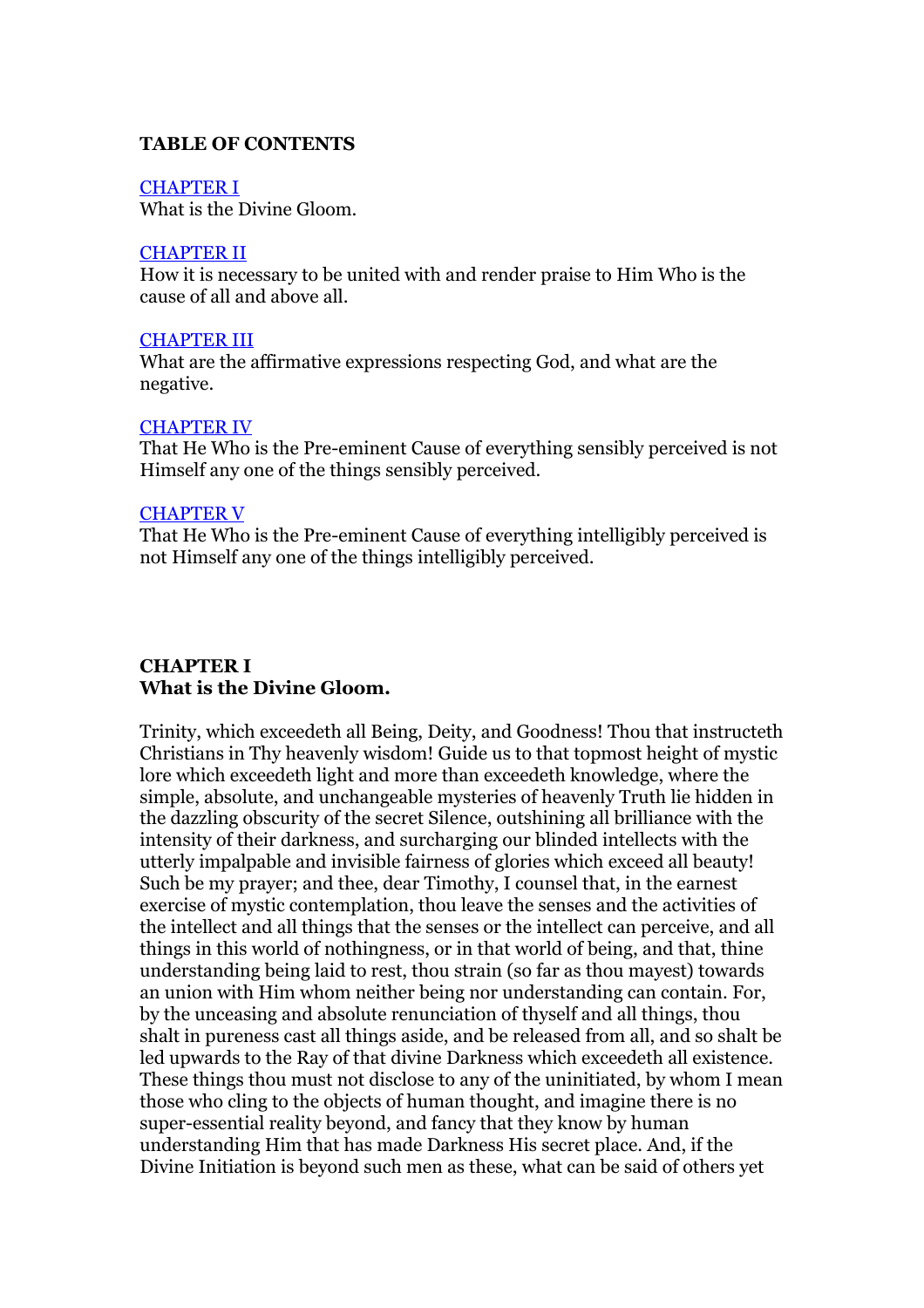more incapable thereof, who describe the Transcendent Cause of all things by qualities drawn from the lowest order of being, while they deny that it is in any way superior to the various ungodly delusions which they fondly invent in ignorance of this truth? That while it possesses all the positive attributes of the universe (being the universal Cause), yet in a stricter sense It does not possess them, since It transcends them all, wherefore there is no contradiction between affirming and denying that It has them inasmuch as It precedes and surpasses all deprivation, being beyond all positive and negative distinctions Such at least is the teaching of the blessed Bartholomew. For he says that the subject-matter of the Divine Science is vast and yet minute, and that the Gospel combines in itself both width and straitness. Methinks he has shown by these his words how marvellously he has understood that the Good Cause of all things is eloquent yet speaks few words, or rather none; possessing neither speech nor understanding because it exceedeth all things in a superessential manner, and is revealed in Its naked truth to those alone who pass right through the opposition of fair and foul, and pass beyond the topmost altitudes of the holy ascent and leave behind them all divine enlightenment and voices and heavenly utterances and plunge into the Darkness where truly dwells, as saith the Scripture, that One Which is beyond all things. For not without reason is the blessed Moses bidden first to undergo purification himself and then to separate himself from those who have not undergone it; and after all purification hears the many-voiced trumpets and sees many lights flash forth with pure and diverse-streaming rays, and then stands separate from the multitudes and with the chosen priests presses forward to the topmost pinnacle of the Divine Ascent. Nevertheless he meets not with God Himself, yet he beholds - not Him indeed (for He is invisible) – but the place wherein He dwells. And this I take to signify that the divinest and the highest of the things perceived by the eyes of the body or the mind are but the symbolic language of things subordinate to Him who Himself transcendeth them all. Through these things His incomprehensible presence is shown walking upon those heights of His holy places which are perceived by the mind; and then It breaks forth, even from the things that are beheld and from those that behold them, and plunges the true initiate unto the Darkness of Unknowing wherein he renounces all the apprehensions of his understanding and is enwrapped in that which is wholly intangible and invisible, belonging wholly to Him that is beyond all things and to none else (whether himself or another), and being through the passive stillness of all his reasoning powers united by his highest faculty to Him that is wholly Unknowable, of whom thus by a rejection of all knowledge he possesses a knowledge that exceeds his understanding.

# <span id="page-2-0"></span>**CHAPTER II How it is necessary to be united with and render praise to Him Who is the cause of all and above all.**

Unto this Darkness which is beyond Light we pray that we may come, and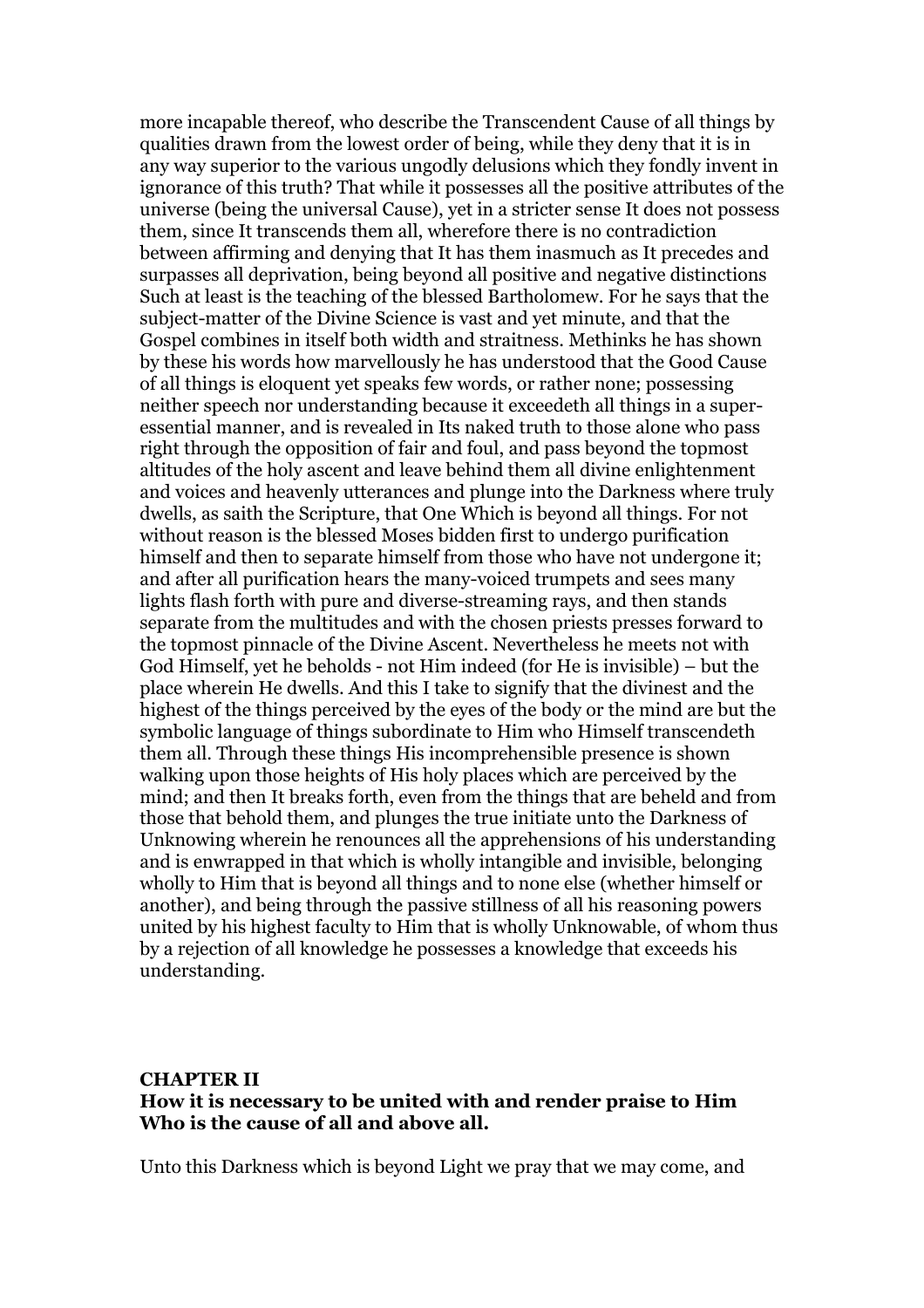may attain unto vision through the loss of sight and knowledge, and that in ceasing thus to see or to know we may learn to know that which is beyond all perception and understanding (for this emptying of our faculties is true sight and knowledge), and that we may offer Him that transcends all things the praises of a transcendent hymnody, which we shall do by denying or removing all things that are - like as men who, carving a statue out of marble, remove all the impediments that hinder the clear perceptive of the latent image and by this mere removal display the hidden statue itself in its hidden beauty. Now we must wholly distinguish this negative method from that of positive statements. For when we were making positive statements we began with the most universal statements, and then through intermediate terms we came at last to particular titles, but now ascending upwards from particular to universal conceptions we strip off all qualities in order that we may attain a naked knowledge of that Unknowing which in all existent things is enwrapped by all objects of knowledge, and that we may begin to see that super-essential Darkness which is hidden by all the light that is in existent things.

## <span id="page-3-0"></span>**CHAPTER III What are the affirmative expressions respecting God, and what are the negative.**

Now I have in my Outlines of Divinity set forth those conceptions which are most proper to the affirmative method, and have shown in what sense God's holy nature is called single and in what sense trinal, what is the nature of the Fatherhood and Sonship which we attribute unto It; what is meant by the articles of faith concerning the Spirit; how from the immaterial and indivisible Good the interior rays of Its goodness have their being and remain immovably in that state of rest which both within their Origin and within themselves is co-eternal with the act by which they spring from It; in what manner Jesus being above all essence has stooped to an essential state in which all the truths of human nature meet; and all the other revelations of Scripture whereof my Outlines of Divinity treat. And in the book of the Divine Names I have considered the meaning as concerning God of the titles Good, Existent, Life, Wisdom, Power and of the other titles which the understanding frames, and in my Symbolic Divinity I have considered what are the metaphorical titles drawn from the world of sense and applied to the nature of God; what are the mental or material images we form of God or the functions and instruments of activity we attribute to Him; what are the places where He dwells and the robes He is adorned with; what is meant by God's anger, grief, and indignation, or the divine inebriation and wrath; what is meant by God's oath and His malediction, by His slumber and awaking, and all the other inspired imagery of allegoric symbolism. And I doubt not that you have also observed how far more copious are the last terms than the first for the doctrines of God's Nature and the exposition of His Names could not but be briefer than the Symbolic Divinity. For the more that we soar upwards the more our language becomes restricted to the compass of purely intellectual conceptions,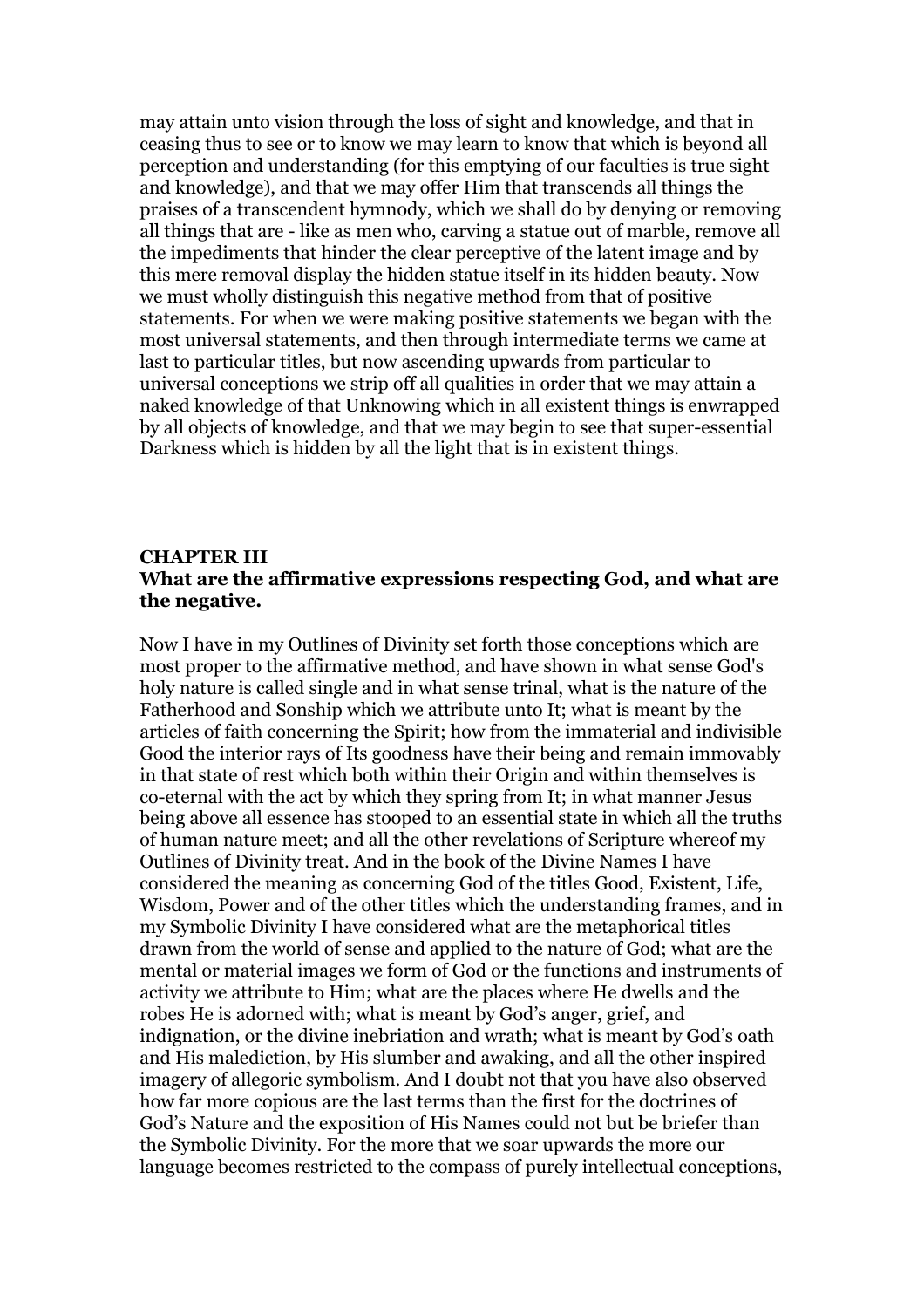even as in the present instance plunging into the Darkness which is above the intellect we shall find ourselves reduced not merely to brevity of speech but even to absolute dumbness both of speech and thought. Now in the former treatises the course of the argument, as it came down from the highest to the lowest categories, embraced an ever-widening number of conceptions which increased at each stage of the descent, but in the present treatise it mounts upwards from below towards the category of transcendence, and in proportion to its ascent it contracts its terminology, and when the whole ascent is passed it will be totally dumb, being at last wholly united with Him Whom words cannot describe. But why is it, you will ask, that after beginning from the highest category when one method was affirmative we begin from the lowest category where it is negative? Because, when affirming, the existence of that which transcends all affirmation, we were obliged to start from that which is most akin to It, and then to make the affirmation on which the rest depended; but when pursuing the negative method, to reach that which is beyond all negation, we must start by applying our negations to those qualities which differ most from the ultimate goal. Surely it is truer to affirm that God is life and goodness than that He is air or stone, and truer to deny that drunkenness or fury can be attributed to Him than to deny that the may apply to Him the categories of human thought.

# <span id="page-4-0"></span>**CHAPTER IV That He Who is the Pre-eminent Cause of everything sensibly perceived is not Himself any one of the things sensibly perceived.**

We therefore maintain that the universal Cause transcending all things is neither impersonal nor lifeless, nor irrational nor without understanding: in short, that It is not a material body, and therefore does not possess outward shape or intelligible form, or quality, or quantity, or solid weight; nor has It any local existence which can be perceived by sight or touch; nor has It the power of perceiving or being perceived; nor does It suffer any vexation or disorder through the disturbance of earthly passions, or any feebleness through the tyranny of material chances, or any want of light; nor any change, or decay, or division, or deprivation, or ebb and flow, or anything else which the senses can perceive. None of these things can be either identified with it or attributed unto It.

# <span id="page-4-1"></span>**CHAPTER V That He Who is the Pre-eminent Cause of everything intelligibly perceived is not Himself any one of the things intelligibly perceived.**

Once more, ascending yet higher we maintain that It is not soul, or mind, or